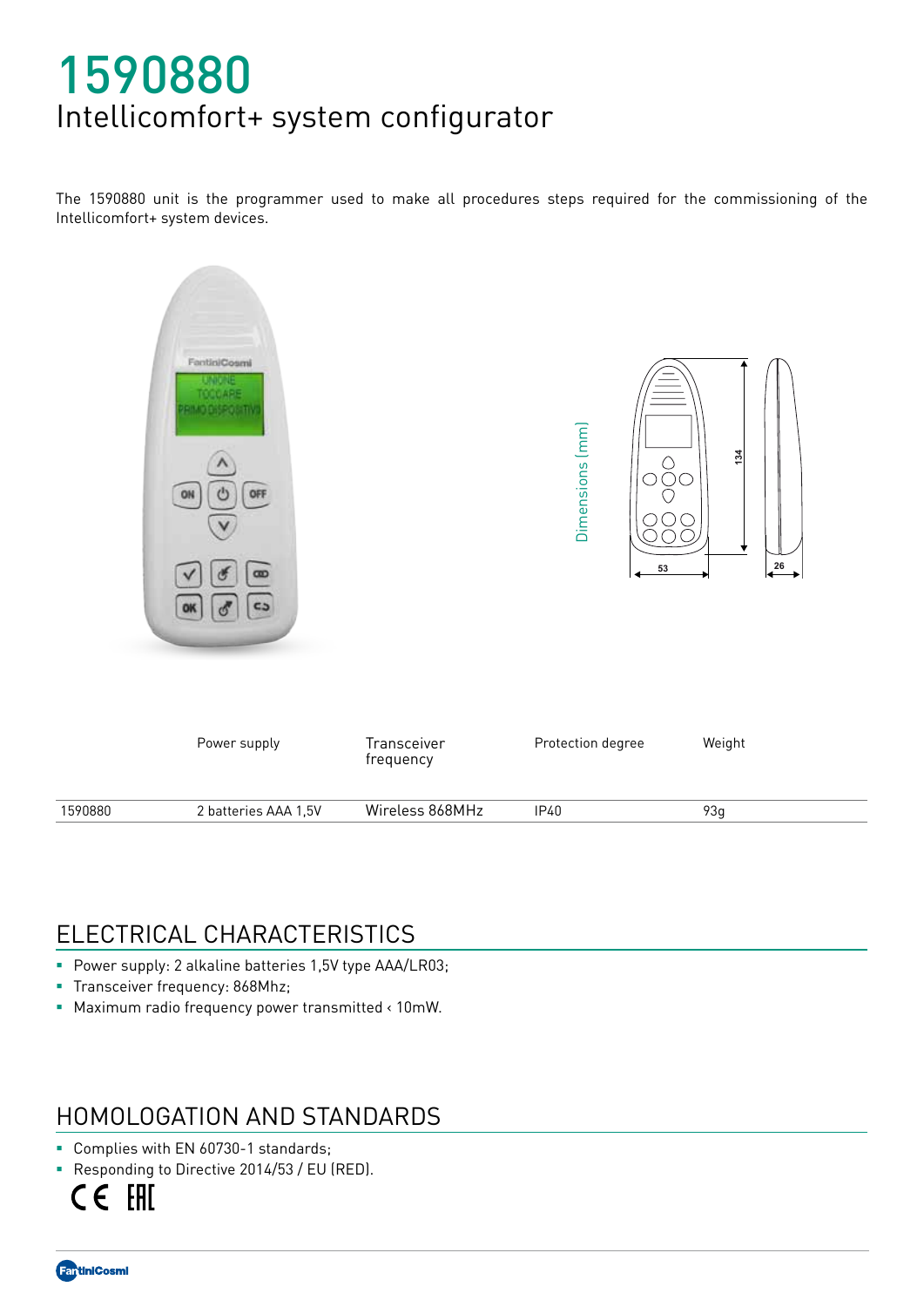## **OPERATION**

- 1590880 is a remote control with display and interactive menu for programming the various devices of the Intellicomfort+ system. It allows you to:
	- set the number of zones of the system;
	- add or remove devices on the wireless network;
	- **Example 1** identify any given device on the wireless network;
	- associate the various devices to the zone;
	- check detailed diagnostics
- The LCD menu and some special functional keys (see picture) provide a smart guide for the installer during the system commissioning. For more details concerning the programmer use and the different procedures, please refer to the intellicomfort+ system commissioning manual.



- During starting procedures, when required by the message on the display, the configurator tip must be approached at the point indicated on the device to configure it and to perform contact recognition.
- The figure shows some examples of devices CH180RF, CH120RF, O60RF and CH175